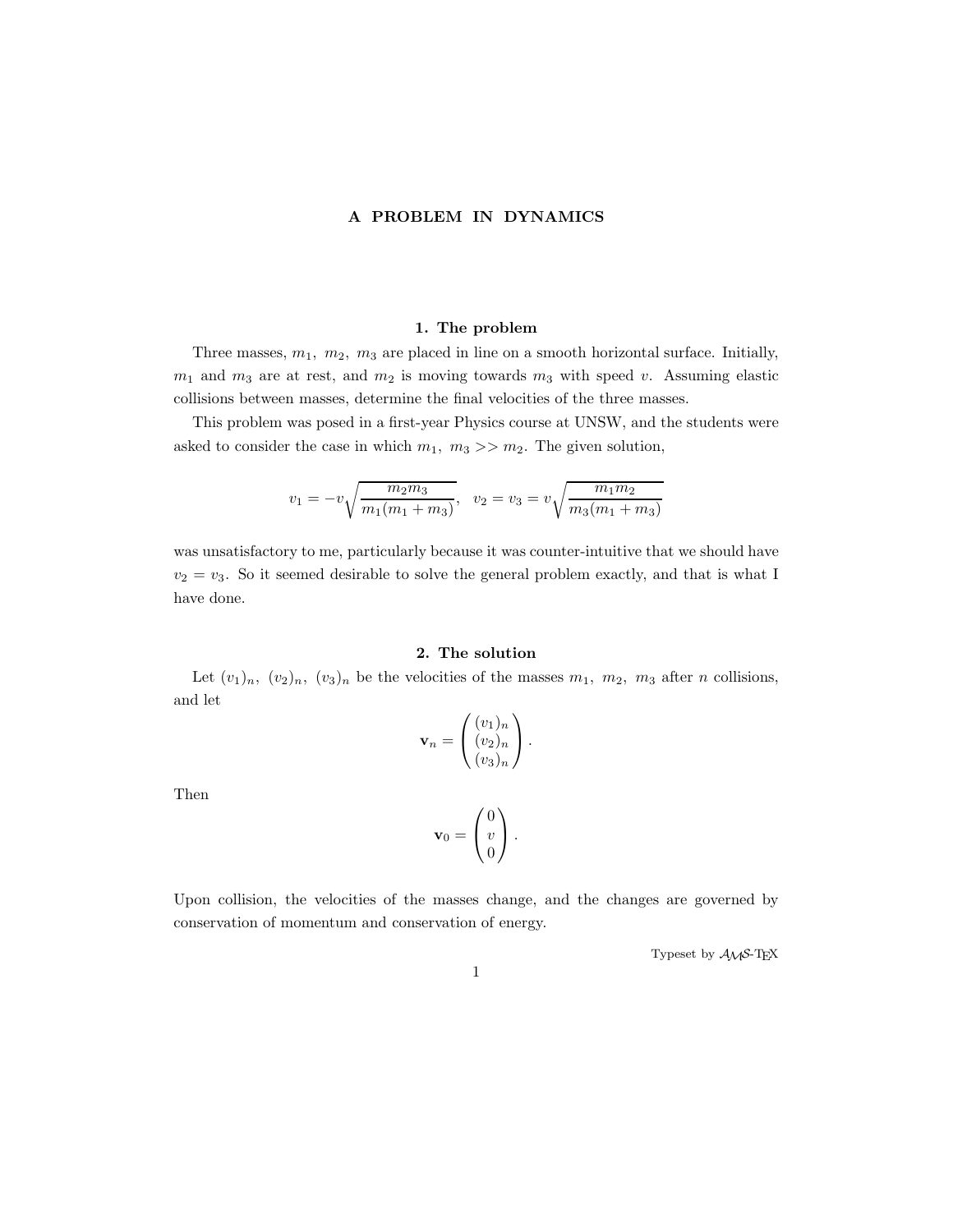## $2\,$   $\,$  A PROBLEM IN DYNAMICS

From the odd-numbered collisions (those between  $m_2$  and  $m_3$ )  $(v_1)_{2n+1}$ ,  $(v_2)_{2n+1}$ ,  $(v_3)_{2n+1}$ are determined by

$$
(v_1)_{2n+1} = (v_1)_{2n},
$$
  
\n
$$
m_2(v_2)_{2n+1} + m_3(v_3)_{2n+1} = m_2(v_2)_{2n} + m_3(v_3)_{2n},
$$
  
\n
$$
m_2(v_2)_{2n+1}^2 + m_3(v_3)_{2n+1}^2 = m_2(v_2)_{2n}^2 + m_3(v_3)_{2n}^2.
$$

It follows that

$$
(v_2)_{2n+1} + (v_2)_{2n} = (v_3)_{2n+1} + (v_3)_{2n},
$$

$$
\begin{pmatrix} m_2 & m_3 \\ 1 & -1 \end{pmatrix} \begin{pmatrix} (v_2)_{2n+1} \\ (v_3)_{2n+1} \end{pmatrix} = \begin{pmatrix} m_2 & m_3 \\ -1 & 1 \end{pmatrix} \begin{pmatrix} (v_2)_{2n} \\ (v_3)_{2n} \end{pmatrix}
$$

 $\setminus$ 

and

$$
\begin{pmatrix}\n(v_2)_{2n+1} \\
(v_3)_{2n+1}\n\end{pmatrix} = \begin{pmatrix}\n\frac{m_2 - m_3}{m_2 + m_3} & \frac{2m_3}{m_2 + m_3} \\
\frac{2m_2}{m_2 + m_3} & \frac{m_3 - m_2}{m_2 + m_3}\n\end{pmatrix} \begin{pmatrix}\n(v_2)_{2n} \\
(v_3)_{2n}\n\end{pmatrix}.
$$

Thus

$$
\mathbf{v}_{2n+1} = R\mathbf{v}_{2n}
$$

where

$$
R = \begin{pmatrix} 1 & 0 & 0 \\ 0 & \frac{m_2 - m_3}{m_2 + m_3} & \frac{2m_3}{m_2 + m_3} \\ 0 & \frac{2m_2}{m_2 + m_3} & -\frac{m_2 - m_3}{m_2 + m_3} \end{pmatrix}
$$

Similarly, from the even-numbered collisions (those between  $m_2$  and  $m_1$ ),

$$
\mathbf{v}_{2n+2} = L\mathbf{v}_{2n+1}
$$

where

$$
L = \begin{pmatrix} \frac{m_1 - m_2}{m_1 + m_2} & \frac{2m_2}{m_1 + m_2} & 0\\ \frac{2m_1}{m_1 + m_2} & -\frac{m_1 - m_2}{m_1 + m_2} & 0\\ 0 & 0 & 1 \end{pmatrix}.
$$

Observe that if we write

$$
m_3/m_2 = r
$$
,  $m_1/m_2 = l$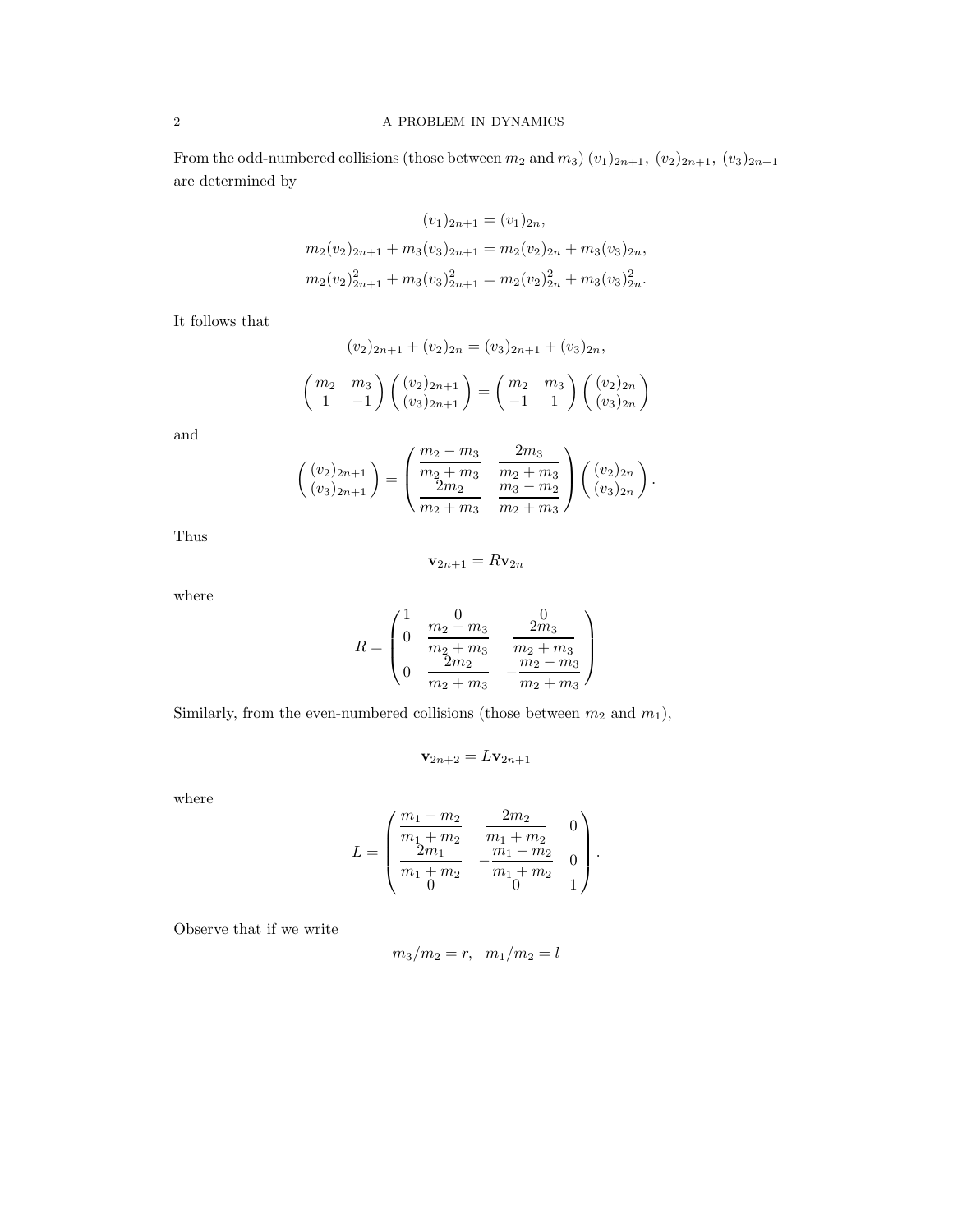then

$$
R = \begin{pmatrix} 1 & 0 & 0 \ 0 & -\frac{r-1}{r+1} & \frac{2r}{r+1} \\ 0 & \frac{2}{r+1} & \frac{r-1}{r+1} \end{pmatrix}, \quad L = \begin{pmatrix} \frac{l-1}{l+1} & \frac{2}{l+1} & 0 \\ \frac{2l}{l+1} & -\frac{l-1}{l+1} & 0 \\ 0 & 0 & 1 \end{pmatrix}.
$$

It thus becomes clear from the mathematics (if it was not already so from the physics) that the behaviour of the velocities depends not on the masses, but on their ratios.

It follows that

$$
\mathbf{v}_{2n} = (LR)^n \mathbf{v}_0,
$$
  

$$
\mathbf{v}_{2n+1} = R(LR)^n \mathbf{v}_0.
$$

Now,

$$
LR = \begin{pmatrix} \frac{l-1}{l+1} & -\frac{2(r-1)}{(l+1)(r+1)} & \frac{4r}{(l+1)(r+1)} \\ \frac{2l}{l+1} & \frac{(l-1)(r-1)}{(l+1)(r+1)} & -\frac{2(l-1)r}{(l+1)(r+1)} \\ 0 & \frac{2}{r+1} & \frac{r-1}{r+1} \end{pmatrix}.
$$

The characteristic polynomial of  $LR$  is

$$
(\lambda - 1)\left(\lambda^2 - 2\left(\frac{lr - l - r - 1}{(l + 1)(r + 1)}\right)\lambda + 1\right).
$$

If  $\phi$  is defined by

$$
\cos \phi = \sqrt{\frac{lr}{(l+1)(r+1)}}, \quad \sin \phi = \sqrt{\frac{(l+r+1)}{(l+1)(r+1)}},
$$

then the characteristic polynomial of LR becomes

$$
(\lambda - 1)(\lambda^2 - 2\cos 2\phi\lambda + 1).
$$

Thus the eigenvalues of  $LR$  are

$$
1, e^{\pm 2\phi i}.
$$

If  $\mathbf{p}_1$ ,  $\mathbf{p}_2$ ,  $\mathbf{p}_3$  are defined by

$$
\mathbf{p}_1 = \begin{pmatrix} 1 \\ 1 \\ 1 \end{pmatrix}, \quad \mathbf{p}_2 = \begin{pmatrix} 1 \\ -(l+r) \\ 1 \end{pmatrix}, \quad \mathbf{p}_3 = \begin{pmatrix} \sqrt{r(l+r+1)/l} \\ 0 \\ -\sqrt{l(l+r+1)/r} \end{pmatrix}
$$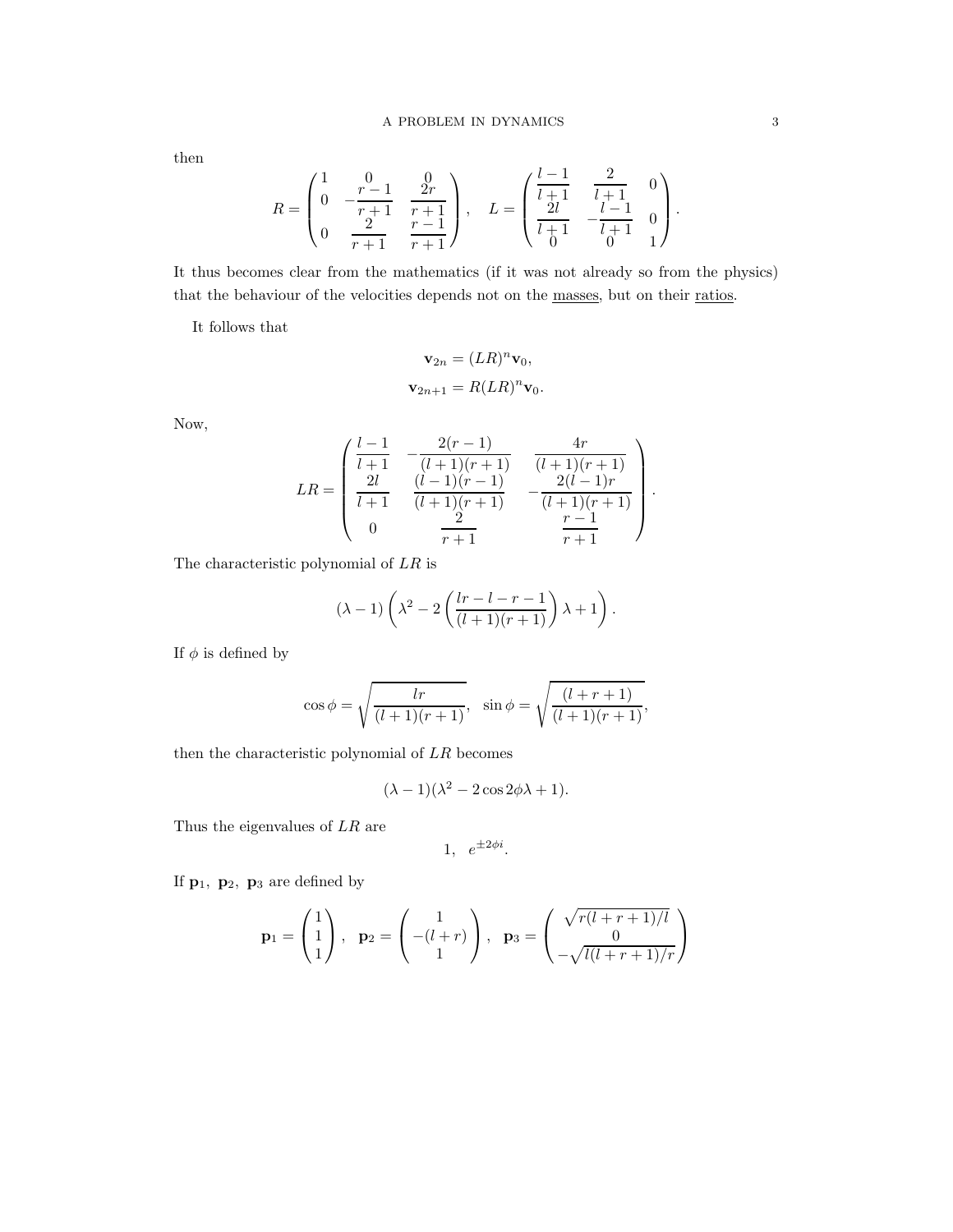then

$$
LR\mathbf{p}_1 = \mathbf{p}_1,
$$
  
\n
$$
LR\mathbf{p}_2 = \cos 2\phi \mathbf{p}_2 + \sin 2\phi \mathbf{p}_3,
$$
  
\n
$$
LR\mathbf{p}_3 = -\sin 2\phi \mathbf{p}_2 + \cos 2\phi \mathbf{p}_3.
$$

Thus, if P is the matrix whose columns are  $\{p_1, p_2, p_3\}$  and M is the matrix

$$
M = \begin{pmatrix} 1 & 0 & 0 \\ 0 & \cos 2\phi & -\sin 2\phi \\ 0 & \sin 2\phi & \cos 2\phi \end{pmatrix}
$$

then

$$
LR = PMP^{-1}.
$$

It follows that

$$
\mathbf{v}_{2n} = (LR)^n \mathbf{v}_0 = PM^n P^{-1} \mathbf{v}_0 = PM^n P^{-1} \begin{pmatrix} 0 \\ v \\ 0 \end{pmatrix}
$$

and

$$
\mathbf{v}_{2n+1} = R \mathbf{v}_{2n}.
$$

It is clear that we need only the central column of  $P^{-1}$ , and that is easily verified to be

$$
\left( \begin{array}{c} 1/(l+r+1) \\ -1/(l+r+1) \\ 0 \end{array} \right).
$$

It follows that

$$
P^{-1}\mathbf{v}_0 = P^{-1}\begin{pmatrix} 0\\v\\0 \end{pmatrix} = \begin{pmatrix} v/(l+r+1)\\-v/(l+r+1)\\0 \end{pmatrix}
$$

and

$$
M^n = \begin{pmatrix} 1 & 0 & 0 \\ 0 & \cos 2n\phi & -\sin 2n\phi \\ 0 & \sin 2n\phi & \cos 2n\phi \end{pmatrix}
$$

so

$$
M^{n}P^{-1}\mathbf{v}_{0} = \begin{pmatrix} v \\ \frac{l_{v}^{+}r + 1}{l + r + 1} \cos 2n\phi \\ -\frac{v}{l + r + 1} \sin 2n\phi \end{pmatrix}
$$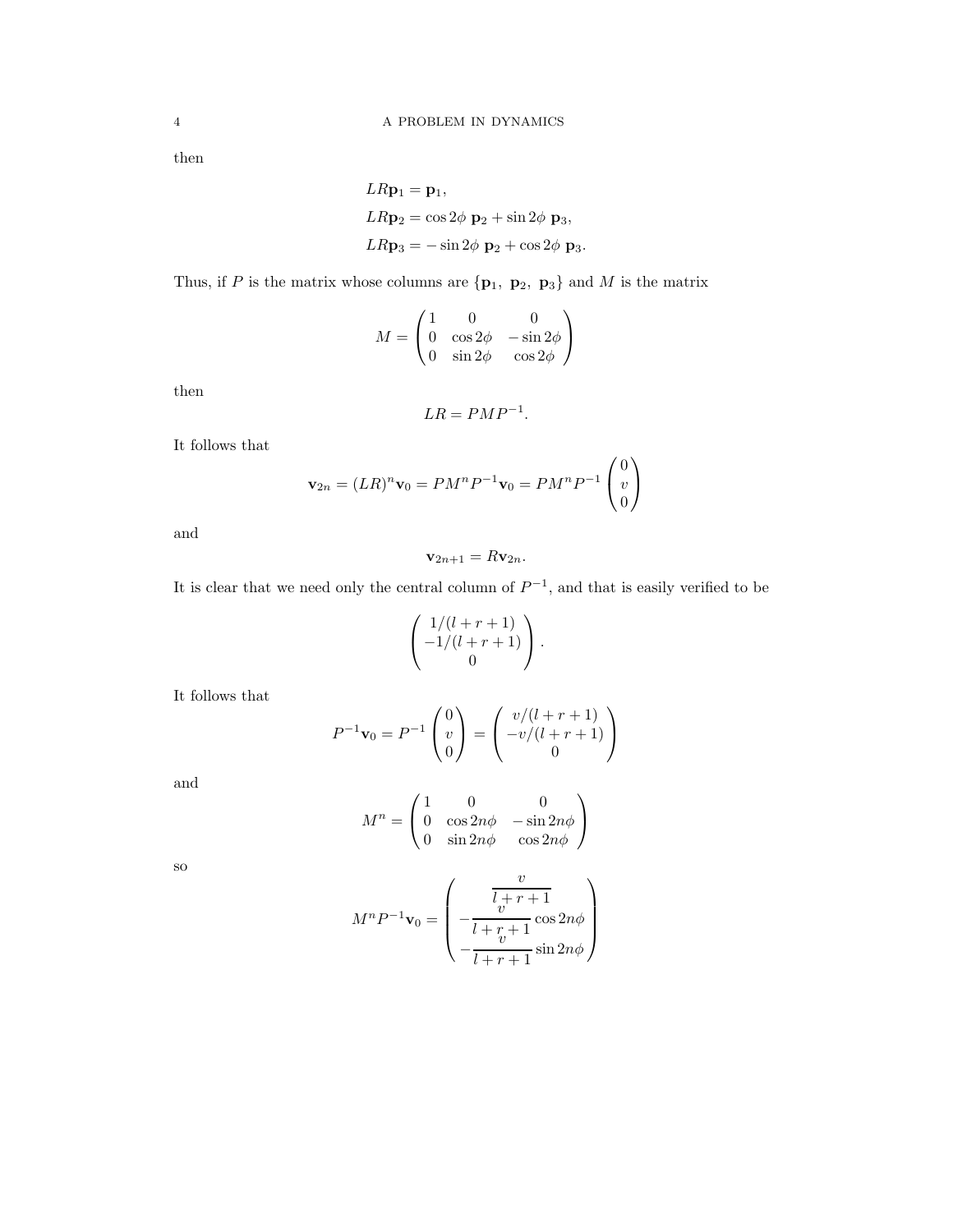and

$$
\mathbf{v}_{2n} = PM^{n}P^{-1}\mathbf{v}_{0} = \begin{pmatrix} \frac{v}{l+r+1} - \frac{v}{l+r+1} \Big( \cos 2n\phi + \sqrt{\frac{r(l+r+1)}{l}} \sin 2n\phi \Big) \\ \frac{v}{l+r+1} + \frac{(l+r)v}{l+r+1} \cos 2n\phi \\ \frac{v}{l+r+1} + \frac{v}{l+r+1} \Big( \sqrt{\frac{l(l+r+1)}{r}} \sin 2n\phi - \cos 2n\phi \Big) \end{pmatrix}
$$

If we write

$$
\overline{v} = \frac{v}{l+r+1} = \frac{m_2 v}{m_1 + m_2 + m_3}
$$

then  $\overline{v}$  is the velocity of the centre of mass of the system (this velocity is constant), and

(1)

$$
(v_1)_{2n} = \overline{v} \left\{ 1 - \left( \cos 2n\phi + \sqrt{\frac{r(l+r+1)}{l}} \sin 2n\phi \right) \right\}
$$

$$
(v_2)_{2n} = \overline{v} \left\{ 1 + (l+r) \cos 2n\phi \right\}
$$

$$
(v_3)_{2n} = \overline{v} \left\{ 1 + \left( \sqrt{\frac{l(l+r+1)}{r}} \sin 2n\phi - \cos 2n\phi \right) \right\}
$$

and from  $\mathbf{v}_{2n+1} = R \mathbf{v}_{2n}$ ,

$$
(v_1)_{2n+1} = \overline{v} \left\{ 1 - \left( \cos 2n\phi + \sqrt{\frac{r(l+r+1)}{l}} \sin 2n\phi \right) \right\}
$$
  

$$
(v_2)_{2n+1} = \overline{v} \left\{ 1 - \left( \frac{lr + r^2 + r - l}{r+1} \cos 2n\phi - \frac{2\sqrt{lr(l+r+1)}}{r+1} \sin 2n\phi \right) \right\}
$$
  

$$
(v_3)_{2n+1} = \overline{v} \left\{ 1 + \left( \frac{2l+r+1}{r+1} \cos 2n\phi + \frac{r-1}{r+1} \sqrt{\frac{l(l+r+1)}{r}} \sin 2n\phi \right) \right\}.
$$

These results can be recast as

$$
(v_1)_{2n} = \overline{v} \left\{ 1 - \sqrt{\frac{(l+r)(r+1)}{l}} \sin(2n\phi + \epsilon) \right\}
$$

$$
(v_2)_{2n} = \overline{v} \left\{ 1 + (l+r) \cos 2n\phi \right\}
$$

.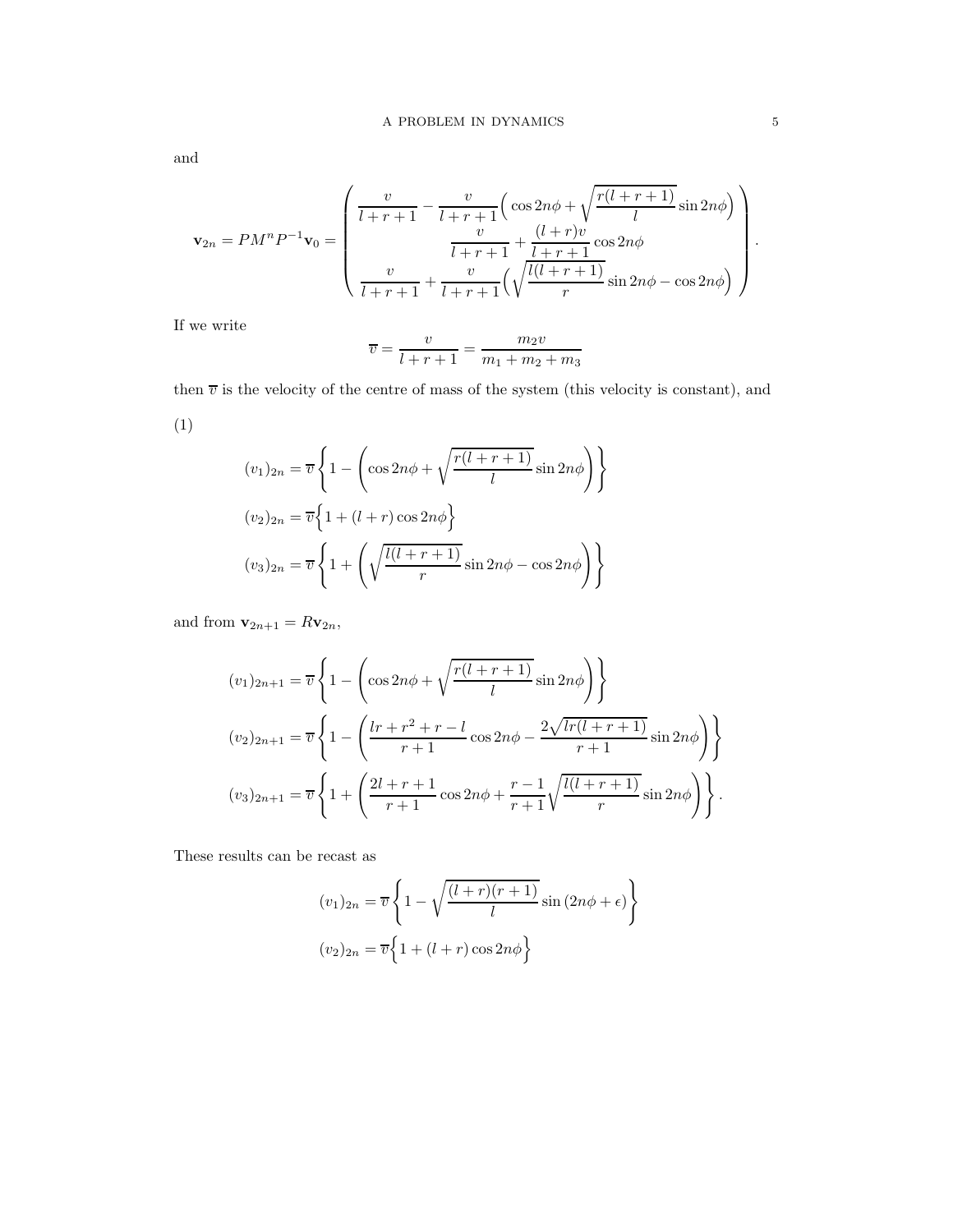$$
(v_3)_{2n} = \overline{v} \left\{ 1 + \sqrt{\frac{(l+1)(l+r)}{r}} \sin(2n\phi - \epsilon') \right\}
$$

$$
(v_1)_{2n+1} = \overline{v} \left\{ 1 - \sqrt{\frac{(l+r)(r+1)}{l}} \sin(2n\phi + \epsilon) \right\}
$$

$$
(v_2)_{2n+1} = \overline{v} \left\{ 1 - (l+r) \cos(2n\phi + \epsilon'') \right\}
$$

$$
(v_3)_{2n+1} = \overline{v} \left\{ 1 + \sqrt{\frac{(l+1)(l+r)}{r}} \sin(2n\phi + \epsilon''') \right\}
$$

where

$$
\cos \epsilon = \sqrt{\frac{r(l+r+1)}{(l+r)(r+1)}}, \quad \sin \epsilon = \sqrt{\frac{l}{(l+r)(r+1)}},
$$

$$
\cos \epsilon' = \sqrt{\frac{l(l+r+1)}{(l+1)(l+r)}}, \quad \sin \epsilon' = \sqrt{\frac{r}{(l+1)(l+r)}},
$$

$$
\cos \epsilon'' = \frac{lr+r^2+r-l}{(l+r)(r+1)}, \quad \sin \epsilon'' = \frac{2\sqrt{lr(l+r+1)}}{(l+r)(r+1)},
$$

$$
\cos \epsilon''' = \frac{r-1}{r+1} \sqrt{\frac{l(l+r+1)}{(l+1)(l+r)}}, \quad \sin \epsilon''' = \frac{2l+r+1}{r+1} \sqrt{\frac{r}{(l+1)(l+r)}}.
$$

and

$$
\cos \phi = \sqrt{\frac{lr}{(l+1)(r+1)}}, \quad \sin \phi = \sqrt{\frac{l+r+1}{(l+1)(r+1)}}.
$$

Expansion of  $\cos 2\epsilon$ ,  $\sin 2\epsilon$ ,  $\cos(\phi + \epsilon)$ ,  $\sin(\phi + \epsilon)$ ,  $\cos(\epsilon + \epsilon')$ ,  $\sin(\epsilon + \epsilon')$  shows that

$$
\epsilon'' = 2\epsilon, \quad \epsilon''' = \phi + \epsilon, \quad \phi = \epsilon + \epsilon'.
$$

Thus, the results may be recast solely in terms of  $\epsilon,~\epsilon'$  as follows.

(2)

If  $n$  is even,

$$
(v_1)_n = \overline{v} \left\{ 1 - \frac{\sin((n+1)\epsilon + n\epsilon')}{\sin \epsilon} \right\}
$$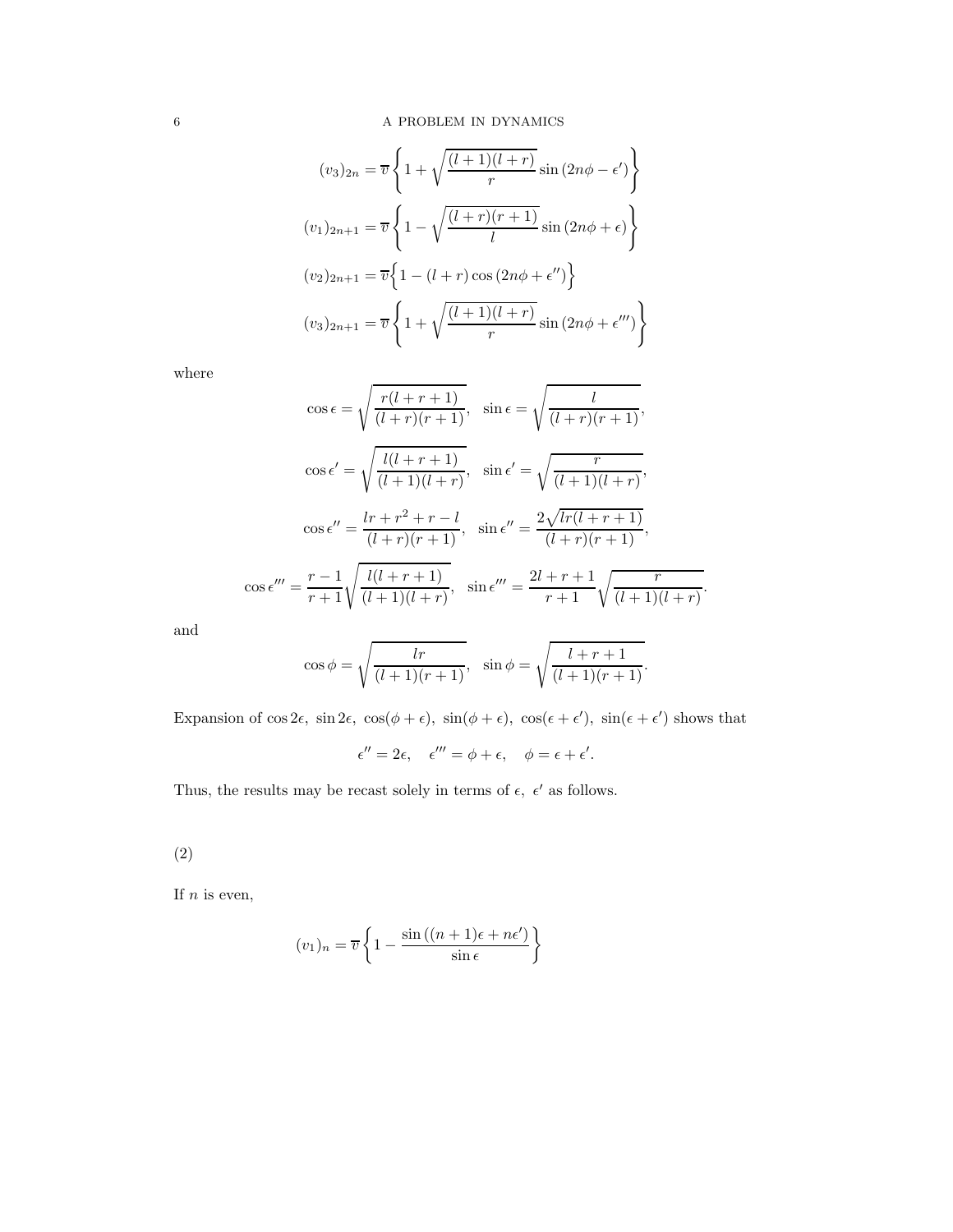$$
(v_2)_n = \overline{v} \left\{ 1 + \frac{\cos (\epsilon + \epsilon') \cos (n\epsilon + n\epsilon')}{\sin \epsilon \sin \epsilon'} \right\}
$$

$$
(v_3)_n = \overline{v} \left\{ 1 + \frac{\sin (n\epsilon + (n-1)\epsilon')}{\sin \epsilon'} \right\}
$$

while if n is odd,

$$
(v_1)_n = \overline{v} \left\{ 1 - \frac{\sin (n\epsilon + (n-1)\epsilon')}{\sin \epsilon} \right\}
$$

$$
(v_2)_n = \overline{v} \left\{ 1 - \frac{\cos (\epsilon + \epsilon') \cos ((n+1)\epsilon + (n-1)\epsilon')}{\sin \epsilon \sin \epsilon'} \right\}
$$

$$
(v_3)_n = \overline{v} \left\{ 1 + \frac{\sin ((n+1)\epsilon + n\epsilon')}{\sin \epsilon'} \right\}
$$

where

$$
\overline{v} = v \tan \epsilon \tan \epsilon'.
$$

Now define "catch-up" velocities  $\delta_n$  by

$$
\delta_{2n+1} = (v_2)_{2n} - (v_3)_{2n}, \quad \delta_{2n+2} = (v_1)_{2n+1} - (v_2)_{2n+1}.
$$

From the formulae (1)

$$
\delta_{2n+1} = v \left\{ \cos 2n\phi - \sqrt{\frac{l}{r(l+r+1)}} \sin 2n\phi \right\}
$$

$$
= v \sqrt{\frac{(l+r)(r+1)}{r(l+r+1)}} \cos (2n\phi + \epsilon)
$$

$$
= v \frac{\cos((2n+1)\epsilon + 2n\epsilon')}{\cos \epsilon},
$$

$$
\delta_{2n+2} = v \left\{ \frac{r-1}{r+1} \cos 2n\phi - (2l+r+1) \sqrt{\frac{r(l+r+1)}{l}} \sin 2n\phi \right\}
$$
  
= 
$$
v \sqrt{\frac{(l+1)(l+r)}{l(l+r+1)}} \cos (2n\phi + \epsilon^{\prime\prime\prime})
$$
  
= 
$$
v \frac{\cos((2n+2)\epsilon + (2n+1)\epsilon^{\prime})}{\cos \epsilon^{\prime}}.
$$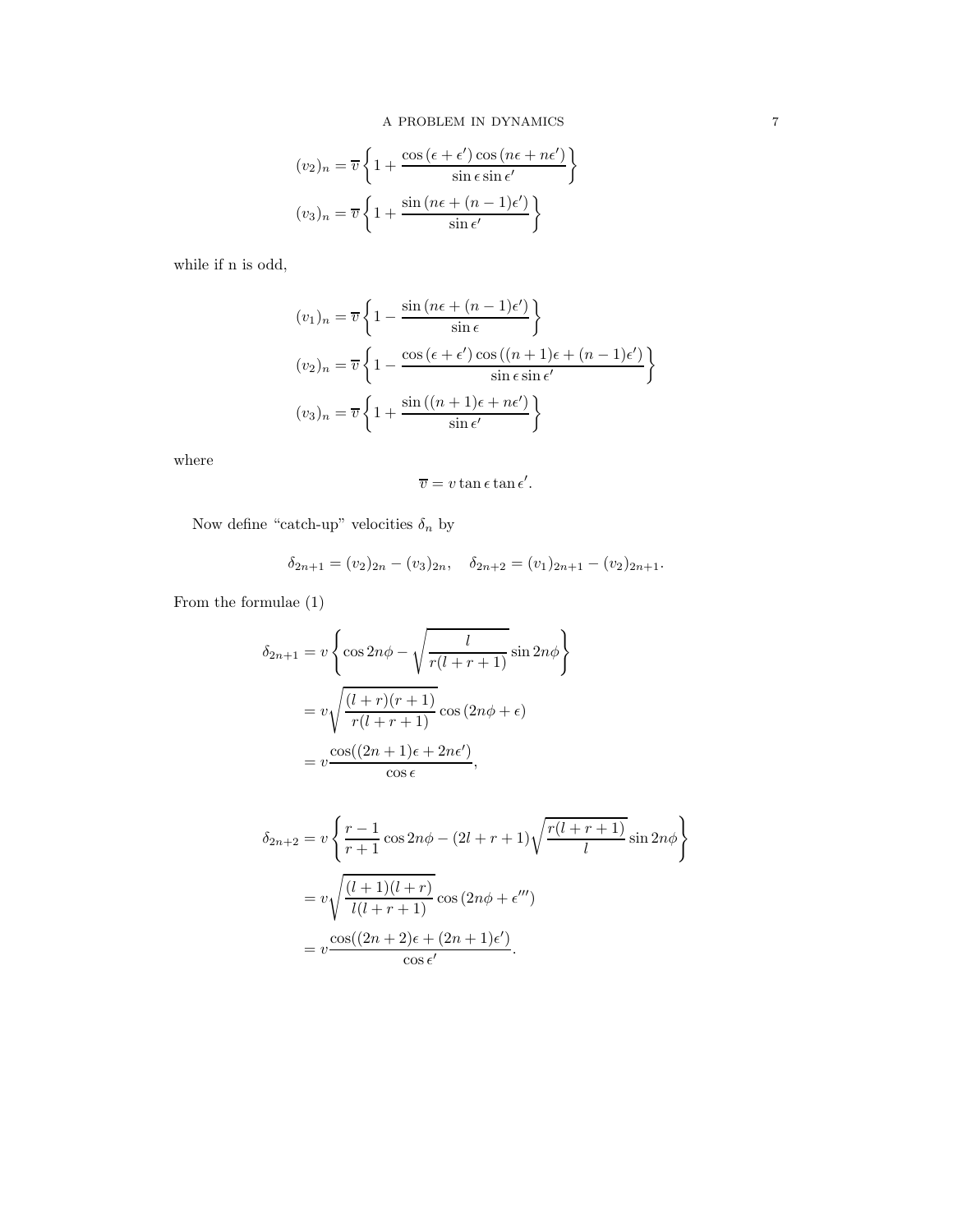Thus

$$
\delta_n = C_n v \cos\left(n\epsilon + (n-1)\epsilon'\right)
$$

where

$$
C_n = \begin{cases} \sec \epsilon & \text{if } n \text{ is odd} \\ \sec \epsilon' & \text{if } n \text{ is even.} \end{cases}
$$

The number  $N$  of collisions is given by

$$
\delta_1, \cdots, \delta_N > 0, \quad \delta_{N+1} \le 0,
$$

that is,

$$
\cos \epsilon, \dots, \cos (N\epsilon + (N-1)\epsilon') > 0, \cos ((N+1)\epsilon + N\epsilon') \le 0,
$$
  

$$
N\epsilon + (N-1)\epsilon' < \frac{\pi}{2}, (N+1)\epsilon + N\epsilon' \ge \frac{\pi}{2},
$$
  

$$
(N-1)(\epsilon + \epsilon') < \frac{\pi}{2} - \epsilon, N(\epsilon + \epsilon') \ge \frac{\pi}{2} - \epsilon,
$$

$$
N-1<(\frac{\pi}{2}-\epsilon)/(\epsilon+\epsilon')\leq N,
$$

$$
N = \left\lceil \left(\frac{\pi}{2} - \epsilon\right) / (\epsilon + \epsilon') \right\rceil
$$
  
= 
$$
\left\lceil \tan^{-1} \sqrt{\frac{r(l+r+1)}{l}} / \tan^{-1} \sqrt{\frac{(l+r+1)}{lr}} \right\rceil
$$

and the final velocities are given by (2) with  $n = N$ .

# 3. Two numerical examples

If  $l = 64$ ,  $r = 16$ , then

$$
\epsilon = \tan^{-1}\left(\frac{2}{9}\right) \approx 0.218669, \quad \epsilon' = \tan^{-1}\left(\frac{1}{18}\right) \approx 0.055499
$$

$$
N = \left[\left(\frac{\pi}{2} - \epsilon\right) / (\epsilon + \epsilon')\right] = 5
$$

$$
\overline{v} = \frac{1}{81}v
$$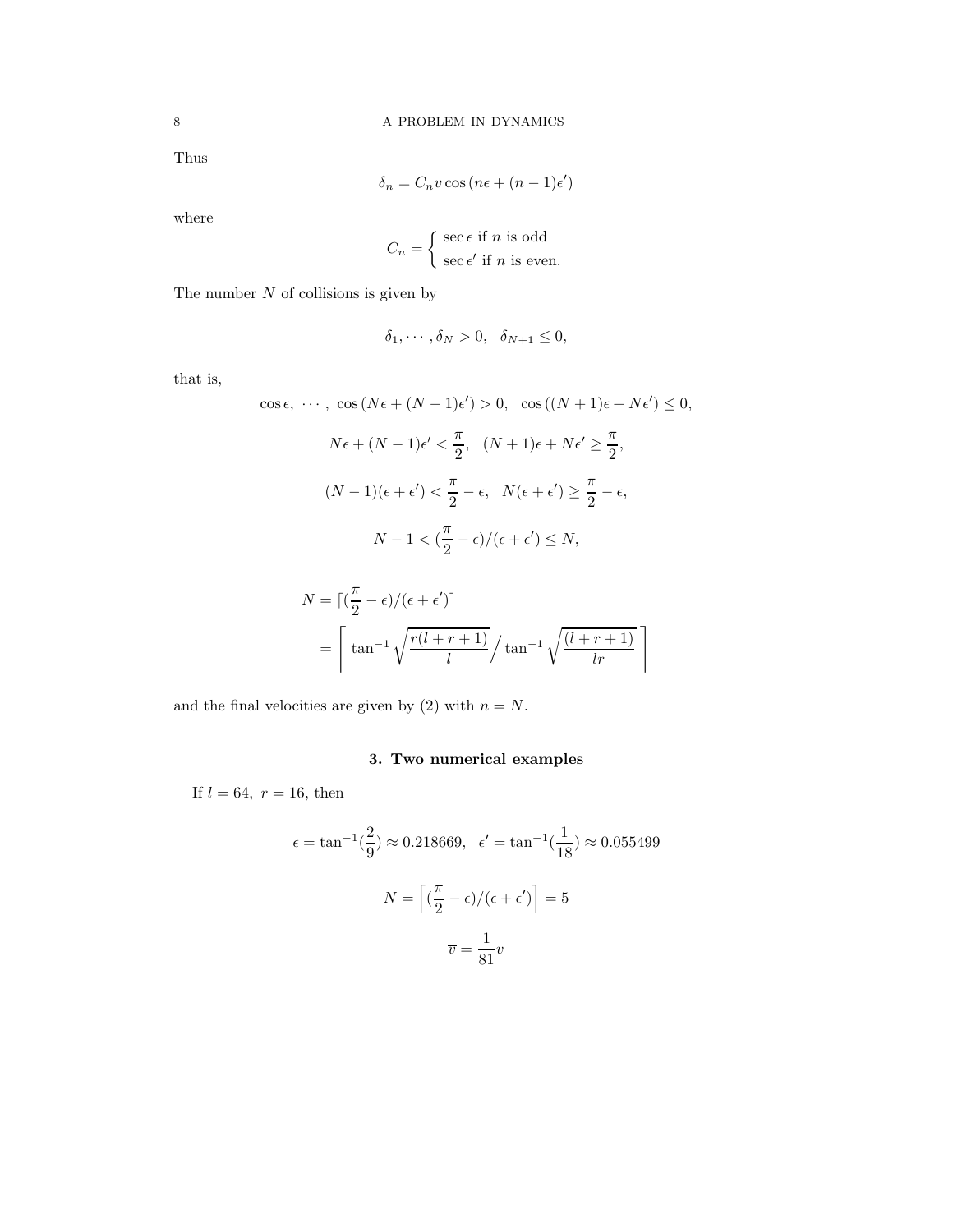$$
(v_1)_5 = \frac{1}{81}v\left\{1 - \frac{\sin(5\epsilon + 4\epsilon')}{\sin \epsilon}\right\} \approx -0.042718v,
$$
  

$$
(v_2)_5 = \frac{1}{81}v\left\{1 - \frac{\cos(\epsilon + \epsilon')\cos(6\epsilon + 4\epsilon')}{\sin \epsilon \sin \epsilon'}\right\} \approx -0.023981v,
$$
  

$$
(v_3)_5 = \frac{1}{81}v\left\{1 + \frac{\sin(6\epsilon + 5\epsilon')}{\sin \epsilon'}\right\} \approx 0.234872v.
$$

The exact values for the final velocities, calculated from

$$
\mathbf{v}_5 = RLRLR\mathbf{v}_0
$$

are

$$
(v_1)_5 = -\frac{177344}{4151485}v
$$
,  $(v_2)_5 = -\frac{99555}{4151485}v$ ,  $(v_3)_5 = \frac{975066}{4151485}v$ .

If  $l = 16, r = 64$ , then

$$
\epsilon = \tan^{-1}\left(\frac{1}{18}\right) \approx 0.055499, \quad \epsilon' = \tan^{-1}\left(\frac{2}{9}\right) \approx 0.218669
$$

$$
N = \left\lceil \left(\frac{\pi}{2} - \epsilon\right) / (\epsilon + \epsilon') \right\rceil = 6
$$

$$
\overline{v} = \frac{1}{81}v
$$

$$
(v_1)_6 = \frac{1}{81}v\left\{1 - \frac{\sin(7\epsilon + 6\epsilon')}{\sin \epsilon}\right\} \approx -0.208350v,
$$
  

$$
(v_2)_6 = \frac{1}{81}v\left\{1 + \frac{\cos(\epsilon + \epsilon')\cos(6\epsilon + 6\epsilon')}{\sin \epsilon \sin \epsilon'}\right\} \approx -0.060879v,
$$
  

$$
(v_3)_6 = \frac{1}{81}v\left\{1 + \frac{\sin(6\epsilon + 5\epsilon')}{\sin \epsilon'}\right\} \approx 0.068664v.
$$

The exact values are

$$
(v_1)_6=-\frac{281112126}{1349232625}v,\ (v_2)_6=-\frac{82140335}{1349232625}v,\ (v_3)_6=\frac{92643234}{1349232625}v.
$$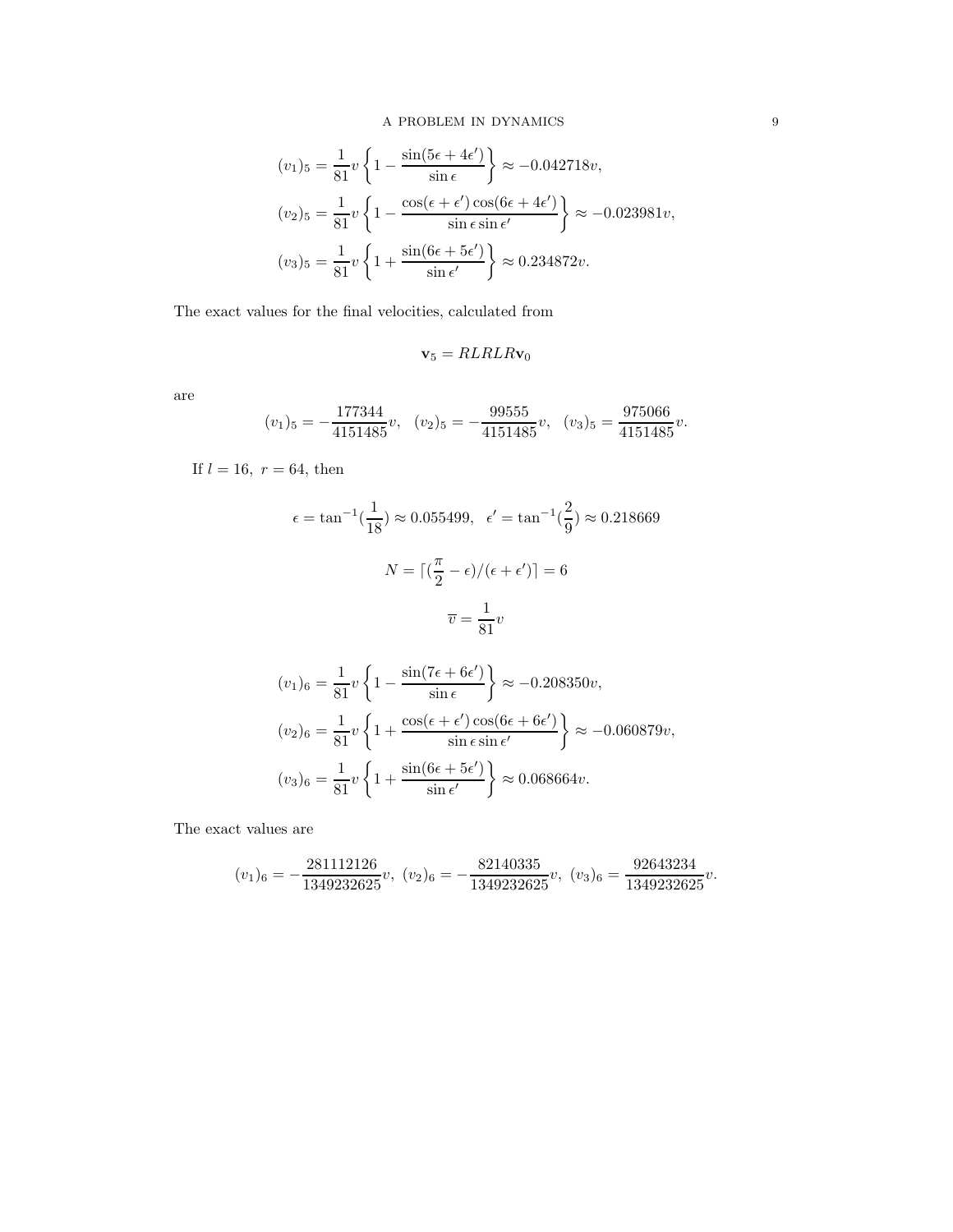### 10 A PROBLEM IN DYNAMICS

# 4. Asymptotic analysis

We can show that if l,  $\,r\geq 1,$  that is,  $m_1,\ m_3\geq m_2,$  then

$$
(v_1)_N = -v\sqrt{\frac{m_2 m_3}{m_1(m_1 + m_3)}} \left\{ 1 - \frac{13}{8} \theta_1 \left( \sqrt{\frac{m_2}{m_1}} + \sqrt{\frac{m_2}{m_3}} \right) \right\},\
$$

$$
(v_3)_N = v\sqrt{\frac{m_1 m_2}{m_3(m_1 + m_3)}} \left\{ 1 + \frac{3}{2} \theta_2 \left( \sqrt{\frac{m_2}{m_1}} + \sqrt{\frac{m_2}{m_3}} \right) \right\}
$$

where  $-\frac{4}{15}$  $\frac{4}{13} < \theta_1 < 1, -\frac{5}{12}$  $\frac{6}{12} < \theta_2 < 1.$ 

We have

$$
(v_1)_N = -T + \overline{v}
$$

where

$$
T = \overline{v} \frac{\sin((N+1)\epsilon + N\epsilon')}{\sin \epsilon} \text{ or } \overline{v} \frac{\sin(N\epsilon + (N-1)\epsilon')}{\sin \epsilon}.
$$

Now,

$$
N\epsilon + (N-1)\epsilon' < \frac{\pi}{2} \le (N+1)\epsilon + N\epsilon'.
$$

So

$$
\frac{\pi}{2} \le (N+1)\epsilon + N\epsilon' < \frac{\pi}{2} + (\epsilon + \epsilon') \quad \text{and} \quad \frac{\pi}{2} - (\epsilon + \epsilon') \le N\epsilon + (N-1)\epsilon' < \frac{\pi}{2}.
$$

It follows that

$$
1 \ge \sin((N+1)\epsilon + N\epsilon') > \cos(\epsilon + \epsilon') \quad \text{and} \quad \cos(\epsilon + \epsilon') \le \sin(N\epsilon + (N-1)\epsilon') < 1.
$$

Thus

$$
\overline{v}\frac{\cos(\epsilon+\epsilon')}{\sin\epsilon} \leq T \leq \frac{\overline{v}}{\sin\epsilon}.
$$

Now,

$$
\frac{\overline{v}}{\sin \epsilon} = \overline{v} \sqrt{\frac{lr + r^2 + r + l}{l}}
$$

$$
= \overline{v} \sqrt{\frac{r(l + r + 1)}{l}} \sqrt{1 + \frac{l}{r(l + r + 1)}}
$$

$$
= v \sqrt{\frac{r}{l(l + r + 1)}} \sqrt{1 + \frac{l}{r(l + r + 1)}}
$$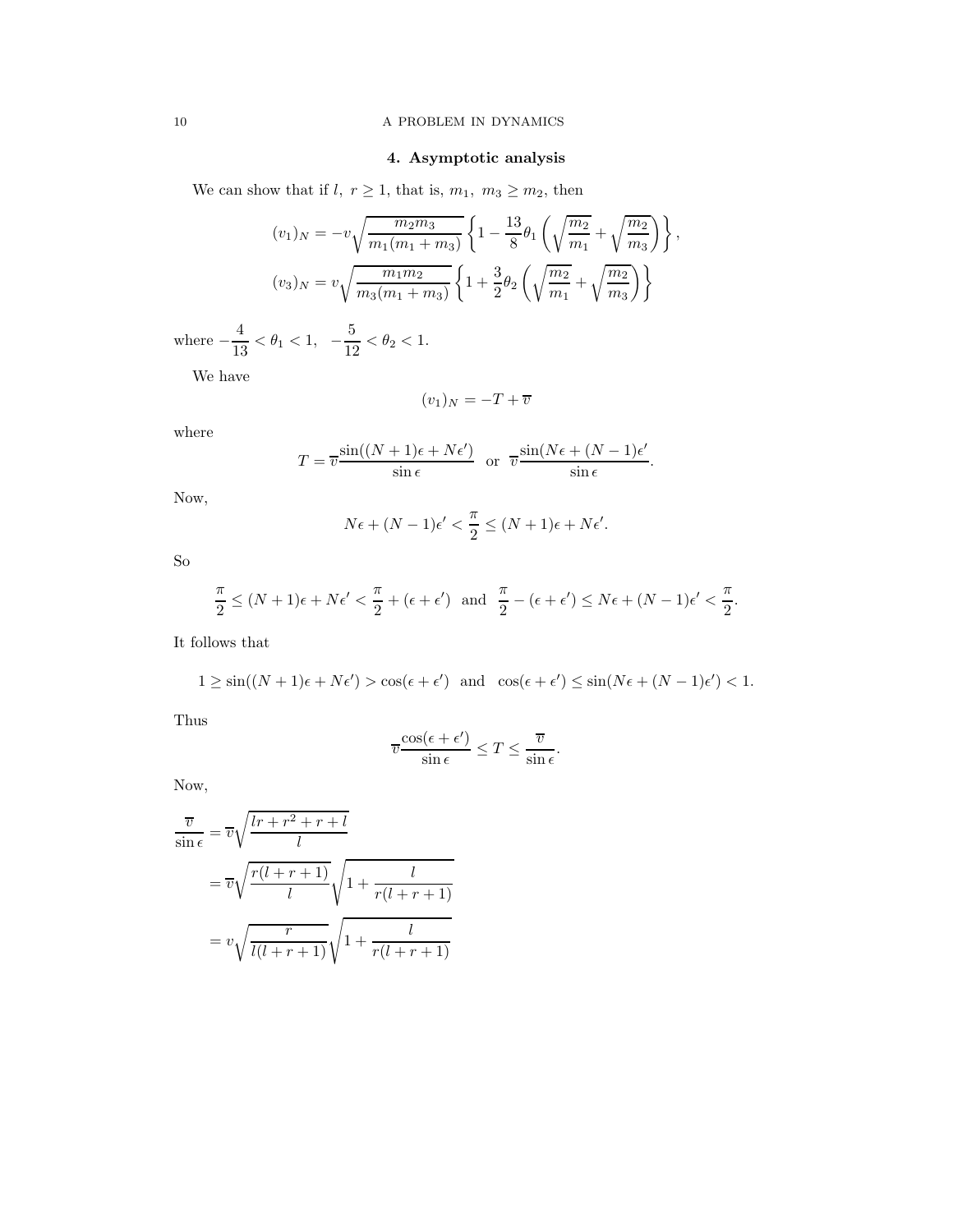$$
= v \sqrt{\frac{r}{l(l+r)}} \sqrt{1 + \frac{l}{r(l+r+1)}} / \sqrt{1 + \frac{1}{l+r}}
$$
  
\n
$$
= v \sqrt{\frac{r}{l(l+r)}} \left(1 + \frac{1}{2} \theta_3 \left(\frac{1}{r}\right)\right) \left(1 - \frac{1}{2} \theta_4 \frac{1}{l+r}\right), \qquad 0 < \theta_3 < 1, 0 < \theta_4 < 1
$$
  
\n
$$
= v \sqrt{\frac{r}{l(l+r)}} \left(1 + \frac{1}{2} \theta_5 \left(\frac{1}{l} + \frac{1}{r}\right)\right) \left(1 - \frac{1}{8} \theta_6 \left(\frac{1}{l} + \frac{1}{r}\right)\right), \qquad 0 < \theta_5 < 1, 0 < \theta_6 < 1
$$
  
\n
$$
= v \sqrt{\frac{r}{l(l+r)}} \left(1 + \frac{1}{2} \theta_7 \left(\frac{1}{l} + \frac{1}{r}\right)\right), \qquad -\frac{1}{4} < \theta_7 < 1.
$$

Also,

$$
\cos \phi = \frac{1}{\sqrt{1 + \frac{1}{l}} \sqrt{1 + \frac{1}{r}}}
$$
  
=  $\left(1 - \frac{1}{2}\theta_8\left(\frac{1}{l}\right)\right) \left(1 - \frac{1}{2}\theta_9\left(\frac{1}{r}\right)\right)$ ,  $0 < \theta_8 < 1, 0 < \theta_9 < 1$   
=  $\left(1 - \frac{1}{2}\theta_{10}\left(\frac{1}{l} + \frac{1}{r}\right)\right)$ ,  $0 < \theta_{10} < 1$ .

So

$$
\overline{v} \frac{\cos \phi}{\sin \epsilon} = v \sqrt{\frac{r}{l(l+r)}} \left( 1 + \frac{1}{2} \theta_7 \left( \frac{1}{l} + \frac{1}{r} \right) \right) \left( 1 - \frac{1}{2} \theta_{10} \left( \frac{1}{l} + \frac{1}{r} \right) \right)
$$
  
=  $v \sqrt{\frac{r}{l(l+r)}} \left( 1 - \frac{5}{8} \theta_{11} \left( \frac{1}{l} + \frac{1}{r} \right) \right), \qquad -\frac{4}{5} < \theta_{11} < 1.$ 

It follows that

$$
T = v \sqrt{\frac{r}{l(l+r)}} \left( 1 - \frac{5}{8} \theta_{12} \left( \frac{1}{l} + \frac{1}{r} \right) \right), \qquad -\frac{4}{5} < \theta_{12} < 1.
$$

Also,

$$
\overline{v} = \frac{v}{l+r+1} = v \sqrt{\frac{r}{l(l+r+1)}} \sqrt{\frac{l}{r(l+r+1)}}
$$

$$
= v \sqrt{\frac{r}{l(l+r)}} \sqrt{\frac{l+r}{l+r+1}} \theta_{13} \left(\frac{1}{\sqrt{r}}\right), \qquad 0 < \theta_{13} < 1
$$

$$
= v \sqrt{\frac{r}{l(l+r)}} \theta_{14} \left(\frac{1}{\sqrt{l}} + \frac{1}{\sqrt{r}}\right), \qquad 0 < \theta_{14} < 1.
$$